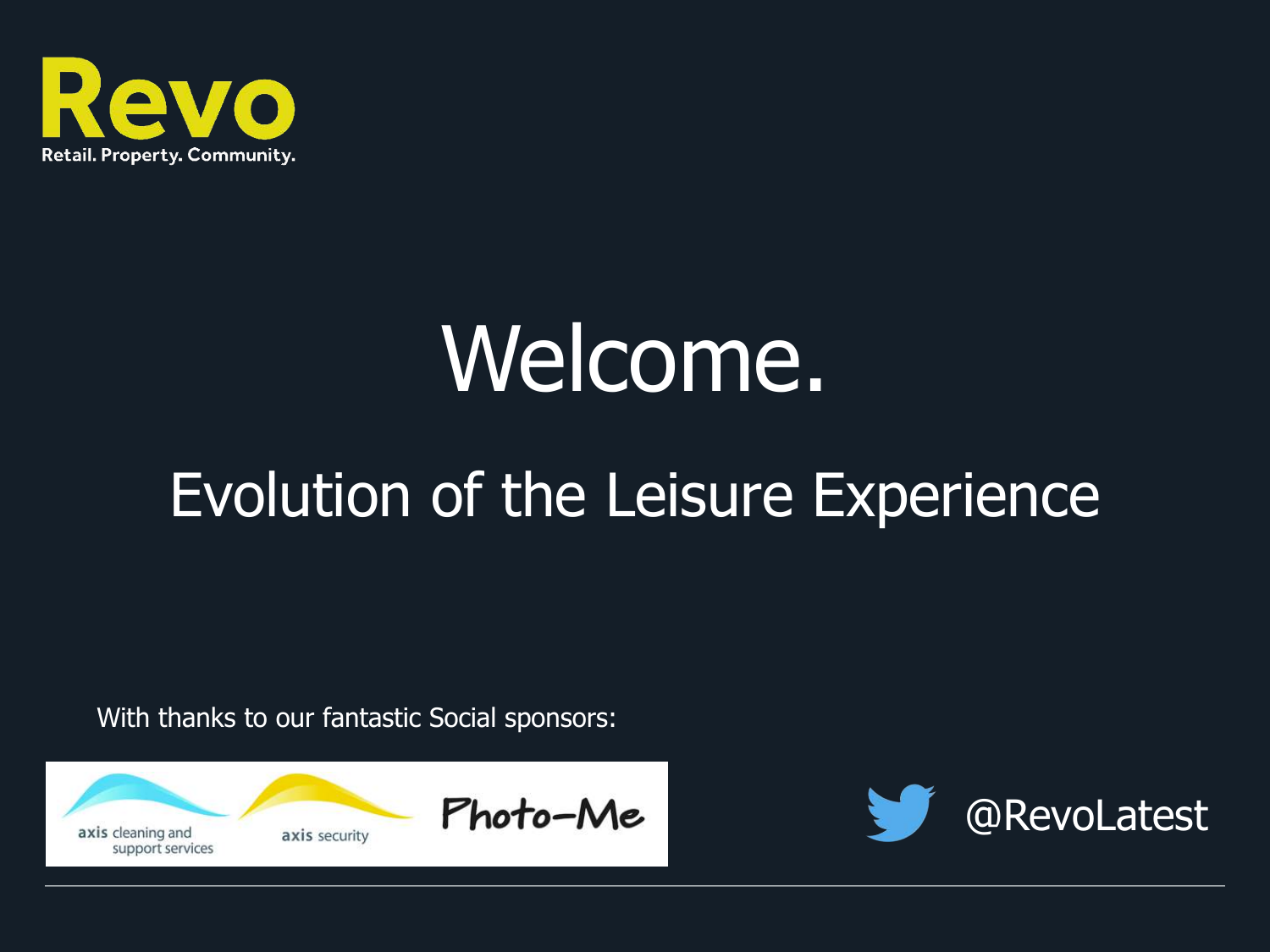

# Evolution of the Leisure Experience

#### **Research conducted by**

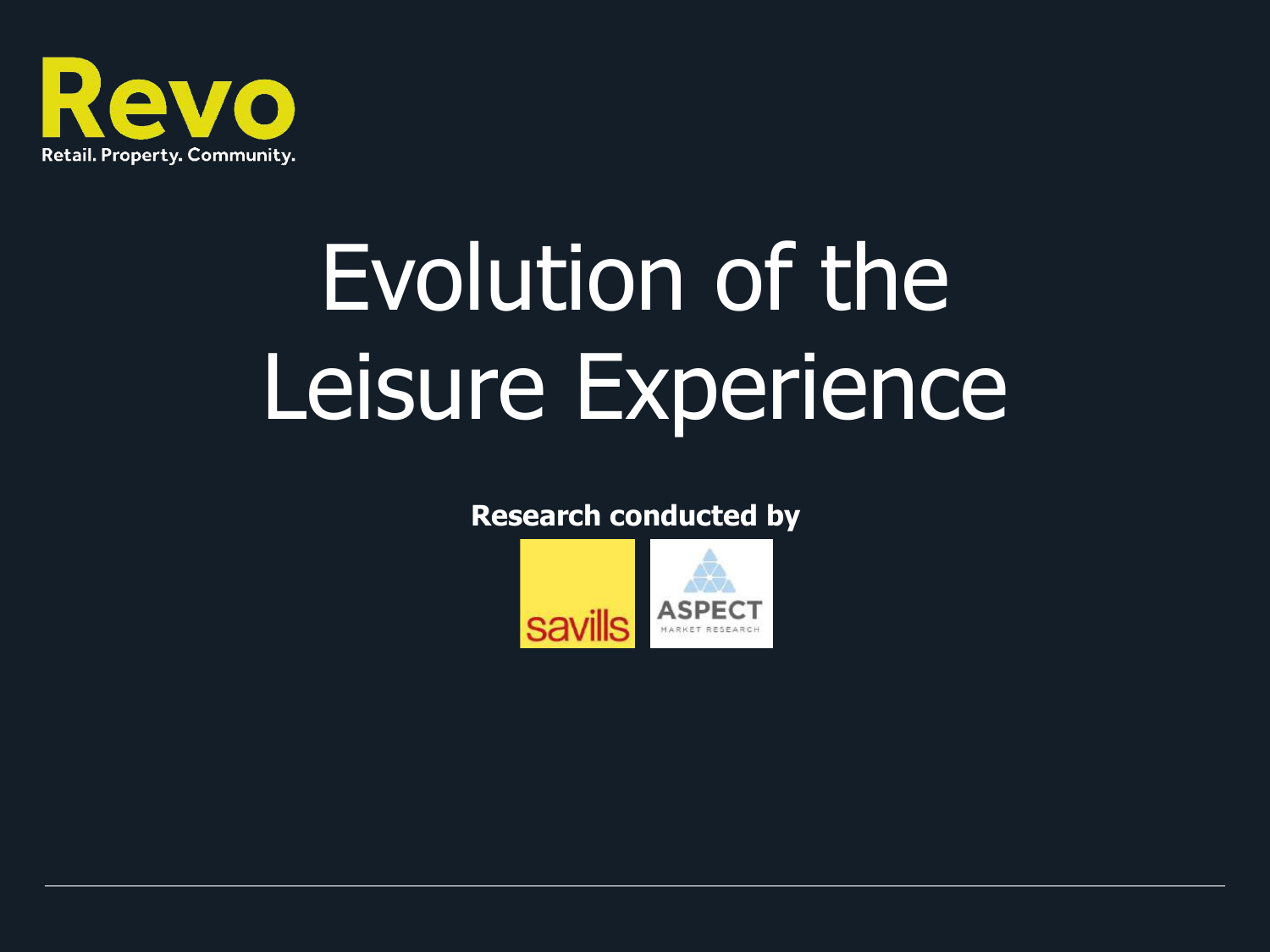

### Evolution of the Leisure Experience **Themes**

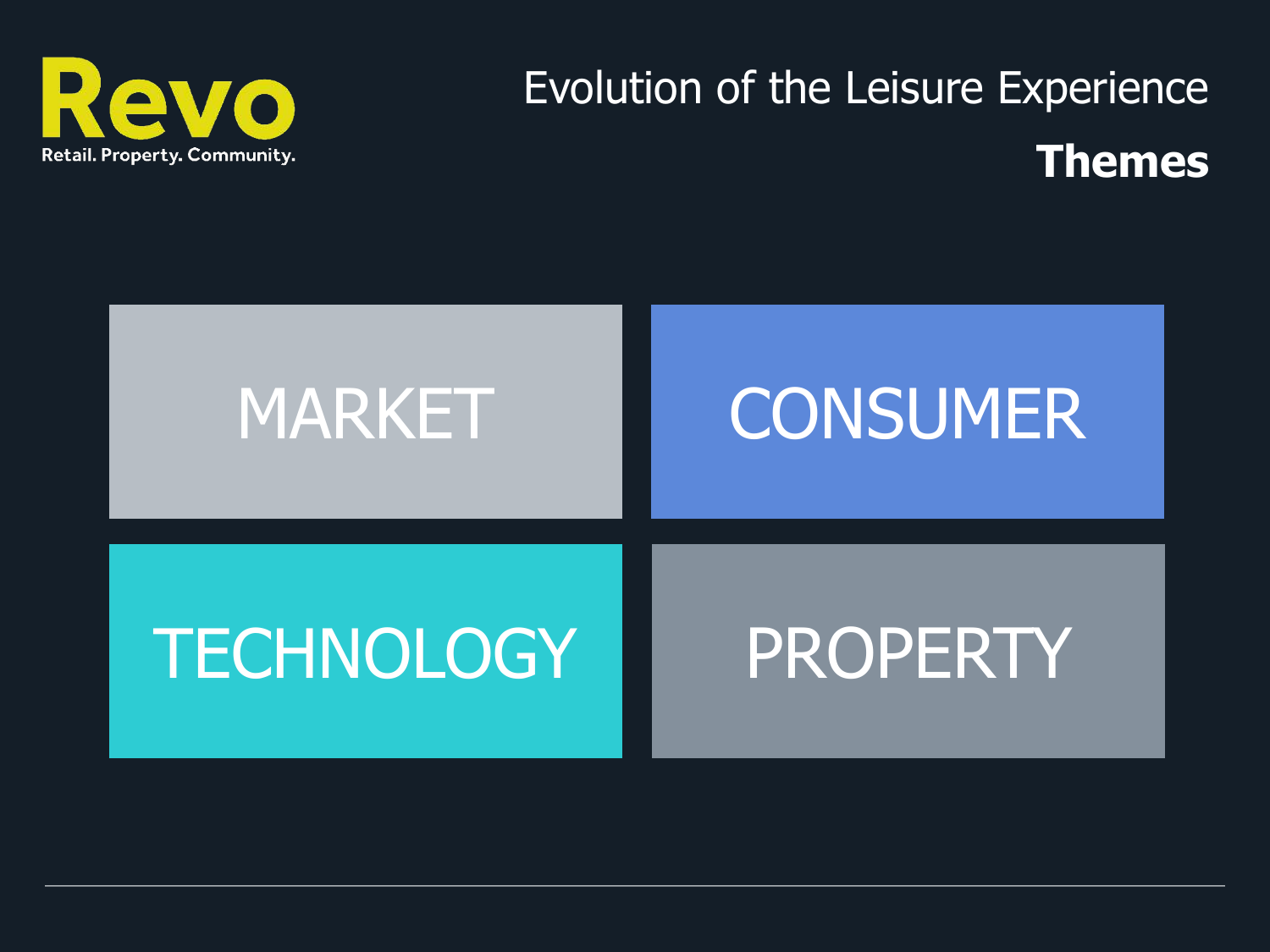

Evolution of the Leisure Experience **Methodology**

## 8 sub-markets

## 4,800 locations / 80,000 occupiers

## 8,000 consumers

## 20 consultations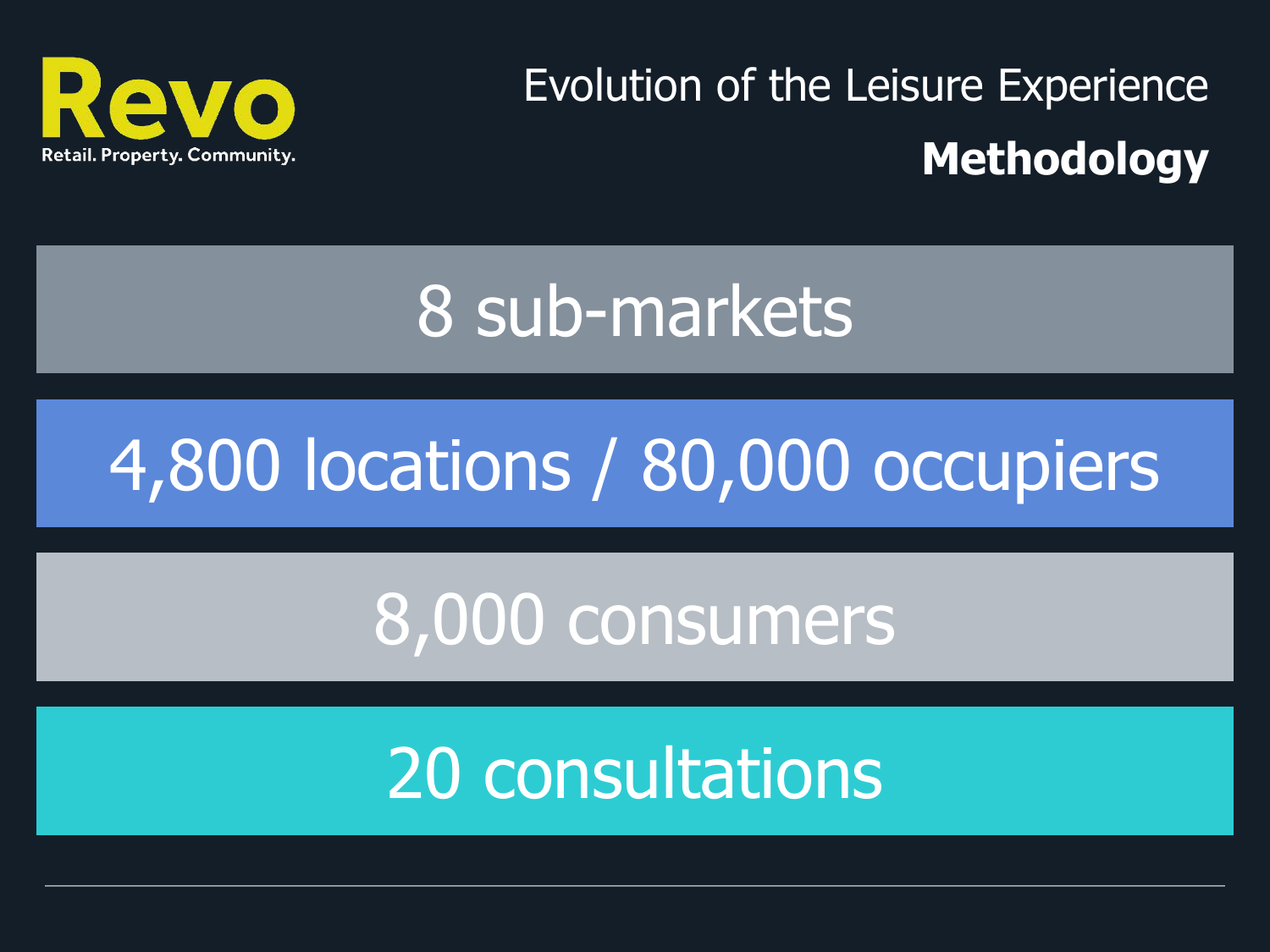

## Market dynamics & change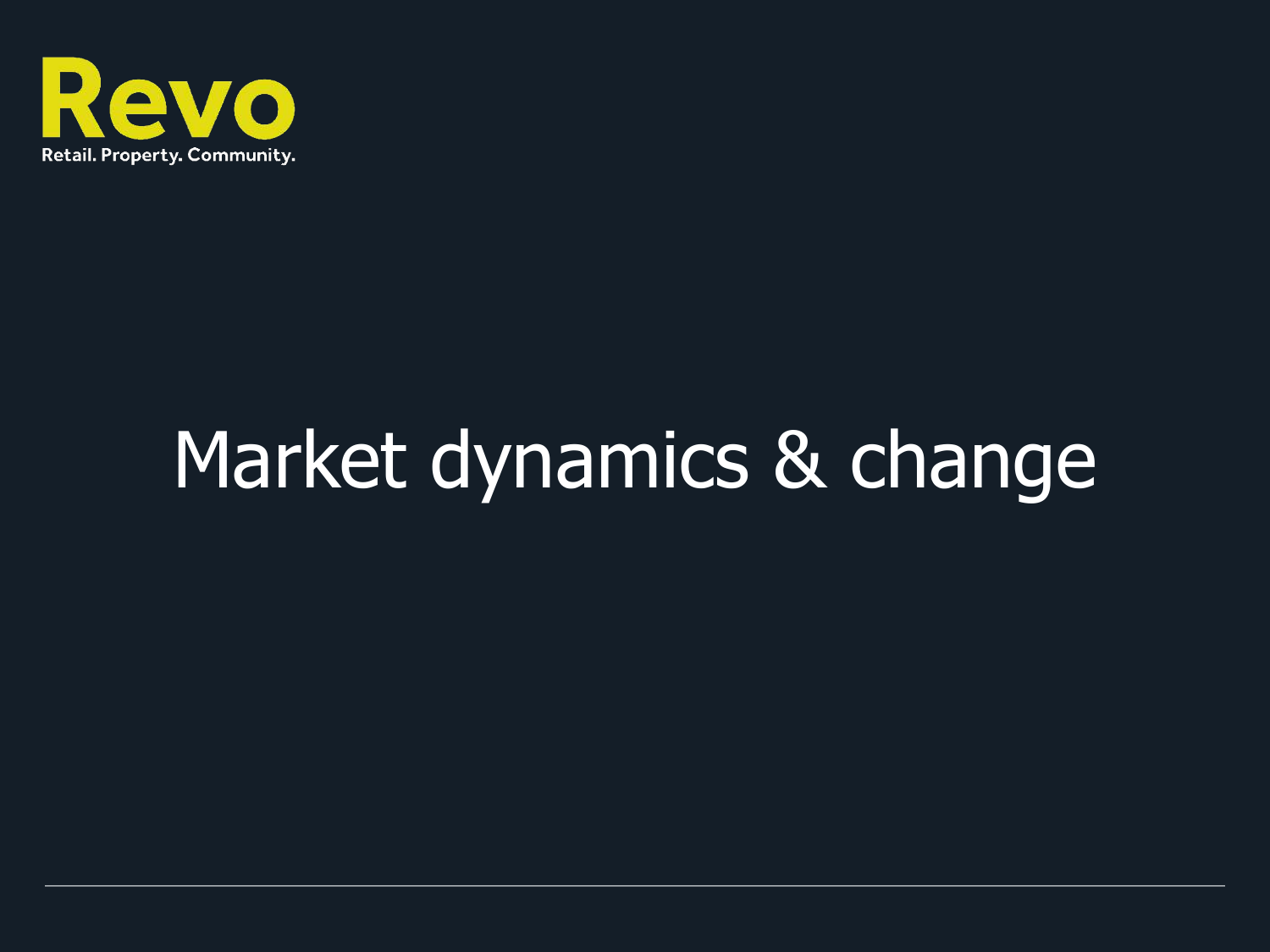

### Market dynamics & change **Industry growth**

- Leisure spend growth consistently outpaces retail
- Household restaurant spend has levelled but due to increase
- Cinema admissions have flat lined, but GBO has increased



#### Source: Oxford Economics / Dodona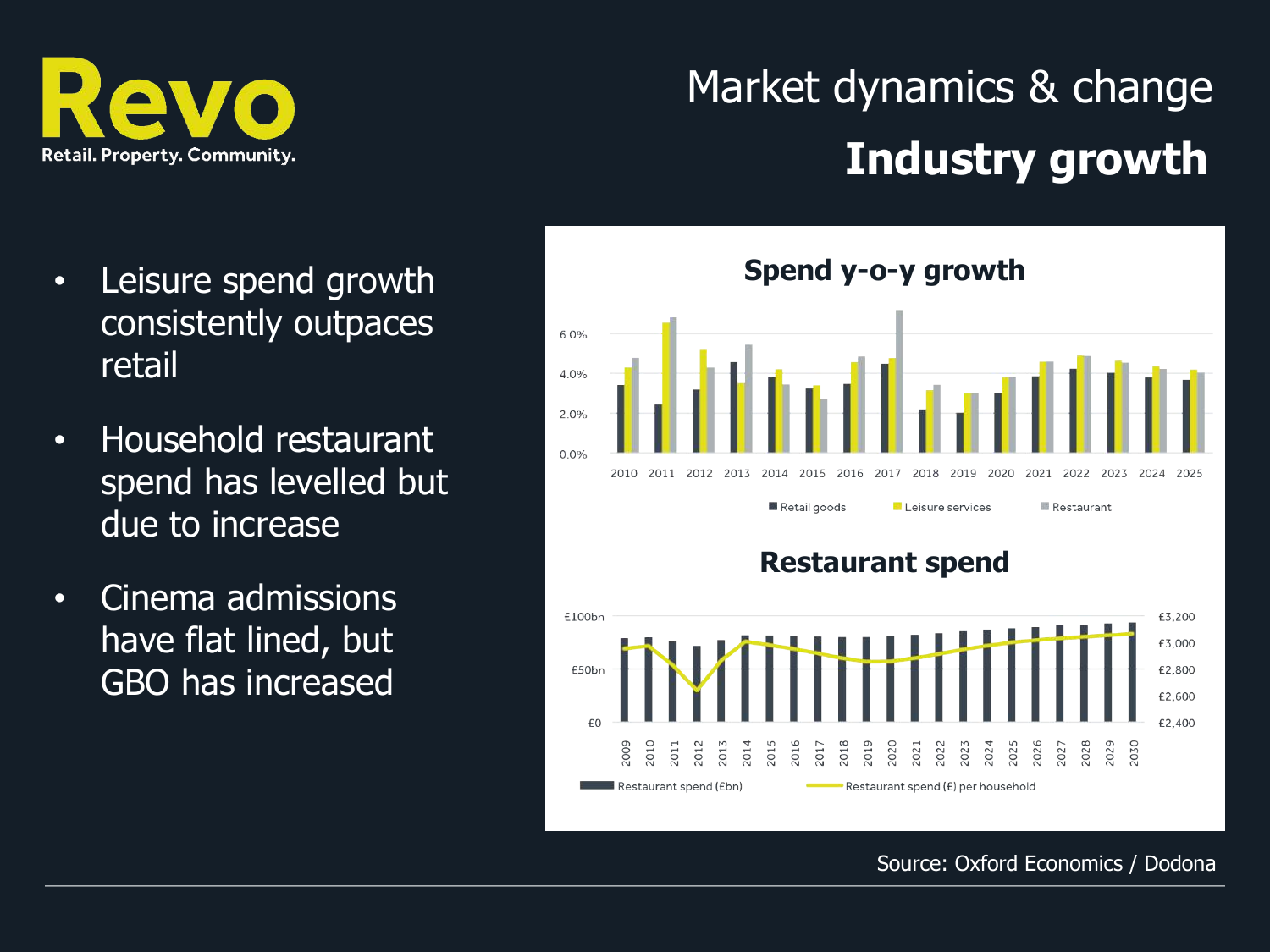

### Market dynamics & change **Size & usage**

- Vast majority of leisure space is on high streets
- 75% of leisure/F&B growth in last 5 years from change of use, not new development
- Growth in F&B well ahead of other sub-sectors
- The leisure provision gap between London and the UK is narrowing (36% compared to 22%)
- Independent sector covering new ground

#### **High streets leisure market share:**



Source: Savills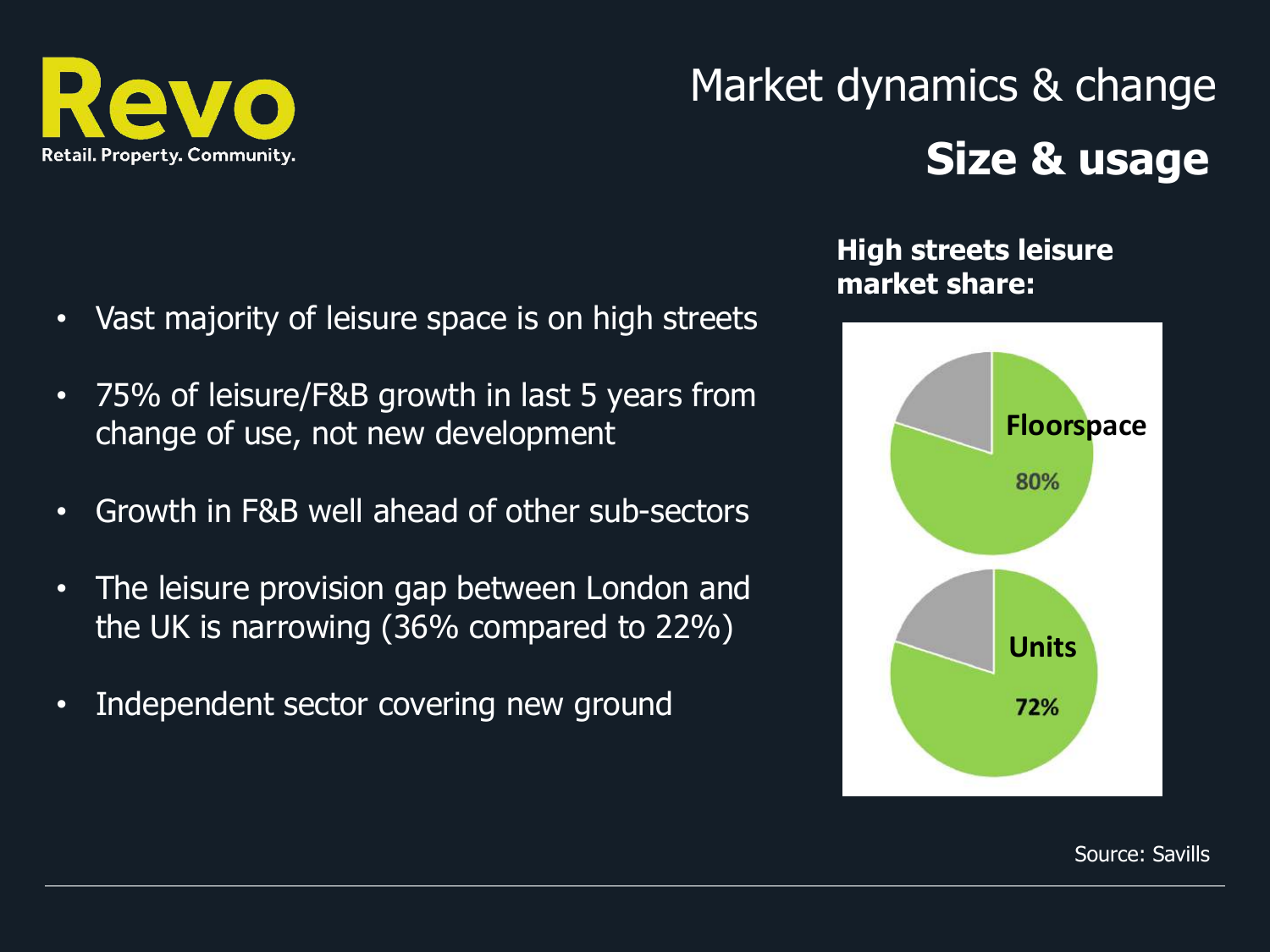

### Market dynamics & change **Challenges & prospects**

- Headwinds, saturation and CVAs
- Has casual dining had its day?
- F&B growth anticipated to grow at subdued level outside of key markets
- Other markets will grow cautiously where there are good opportunities

#### **Challenges envisaged by business leaders:**



Source: CGA Business Leaders Survey 2018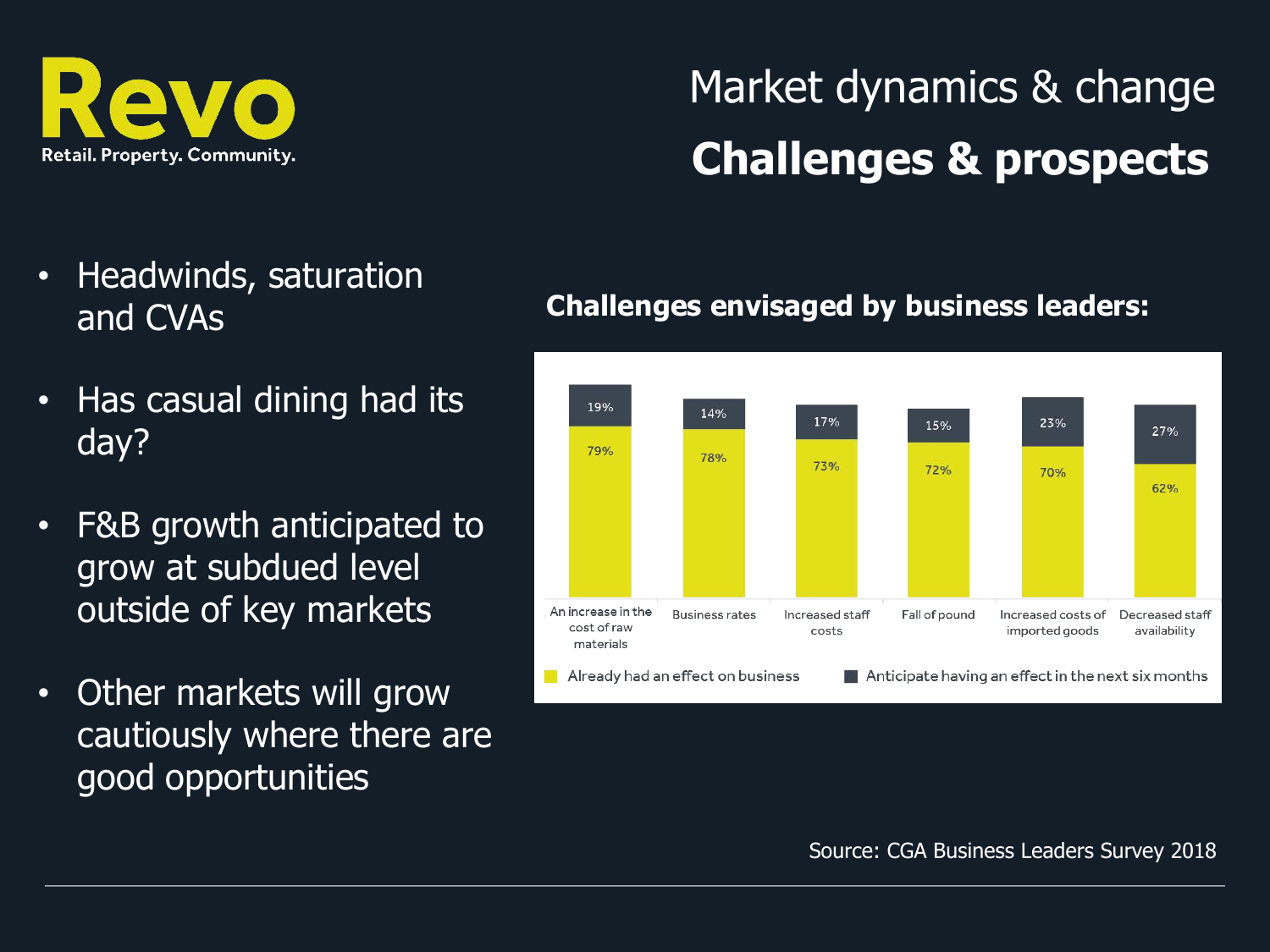

## Consumer context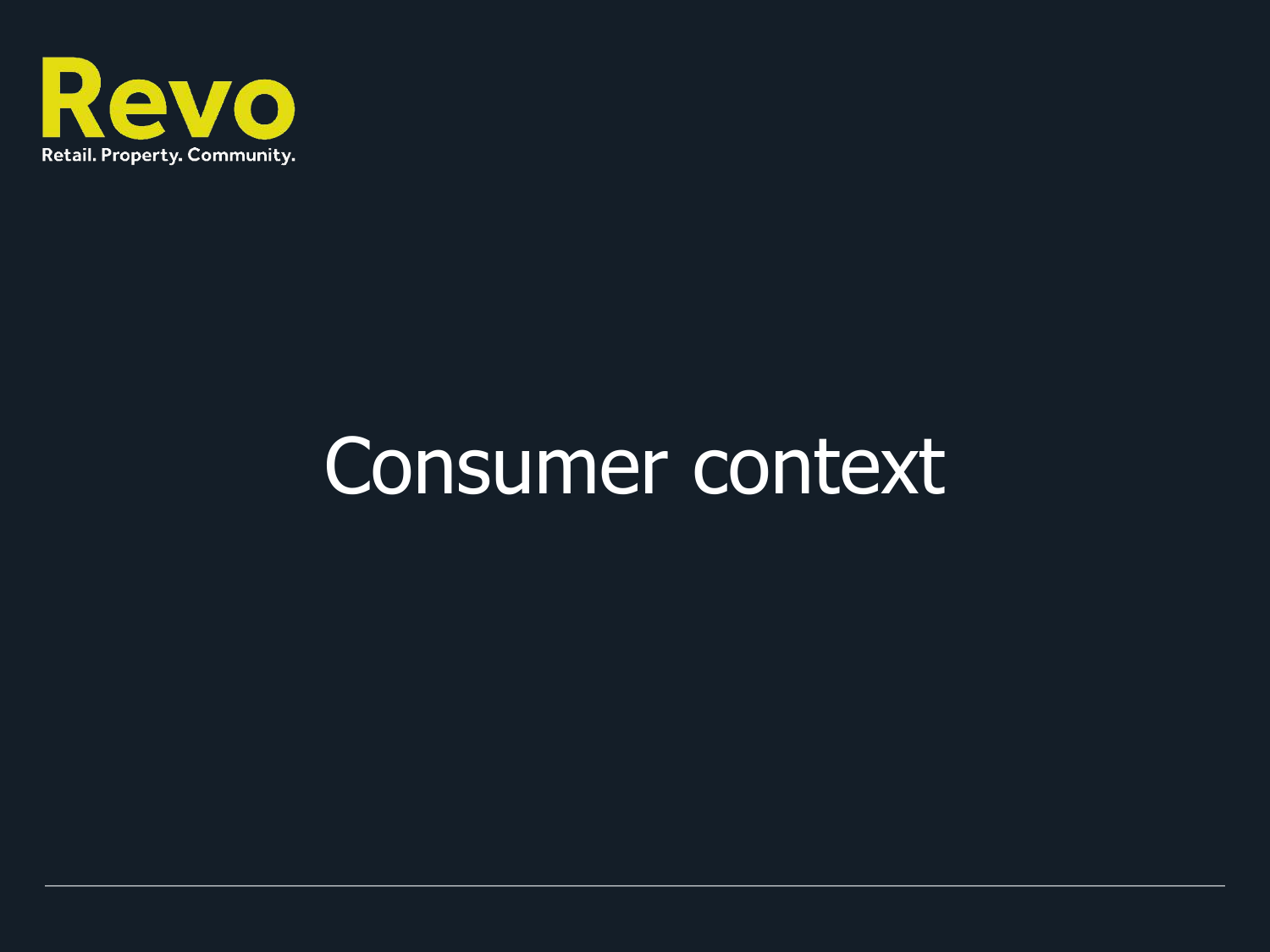

#### Consumer context **Understanding different leisure journeys**

- Polarisation of leisure experiences - but consumers constantly switch between them
- Blending of day parts
- Relationship with retail and other uses
- Importance of a mixed use offer

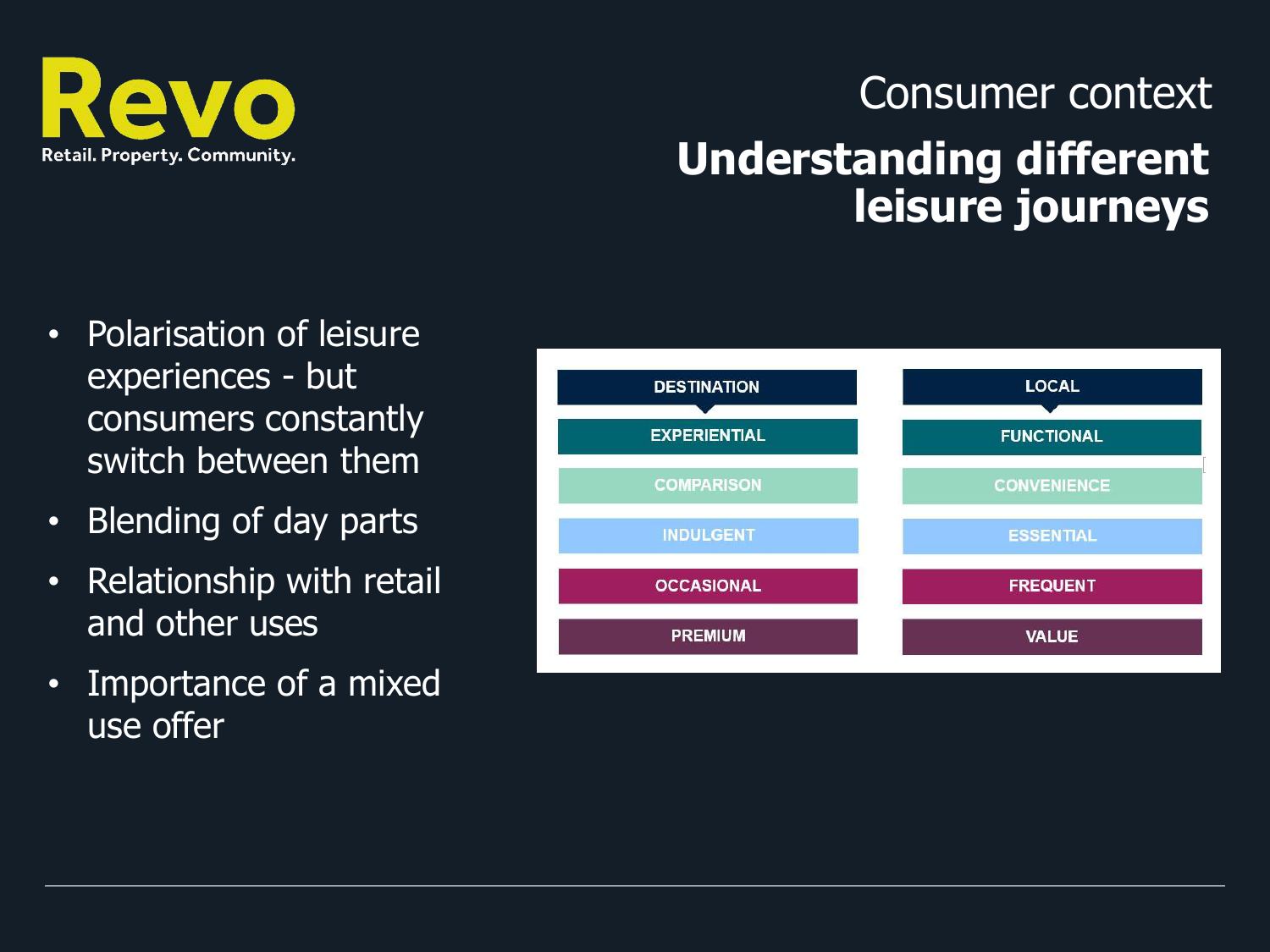

### Consumer context **Visitation & spend**

- Frequency of eating out weekly at a 4 year high for 18-44 year olds
- The highest visitation frequency: high streets and local shopping centres
- Frequent visitors spend more than less frequent consumers
- 50% of visits are made by 20% of consumers
- Frequency of visit & spend still highest in London

#### **Average visitation by month – London vs UK**



Source: Savills/GlobalData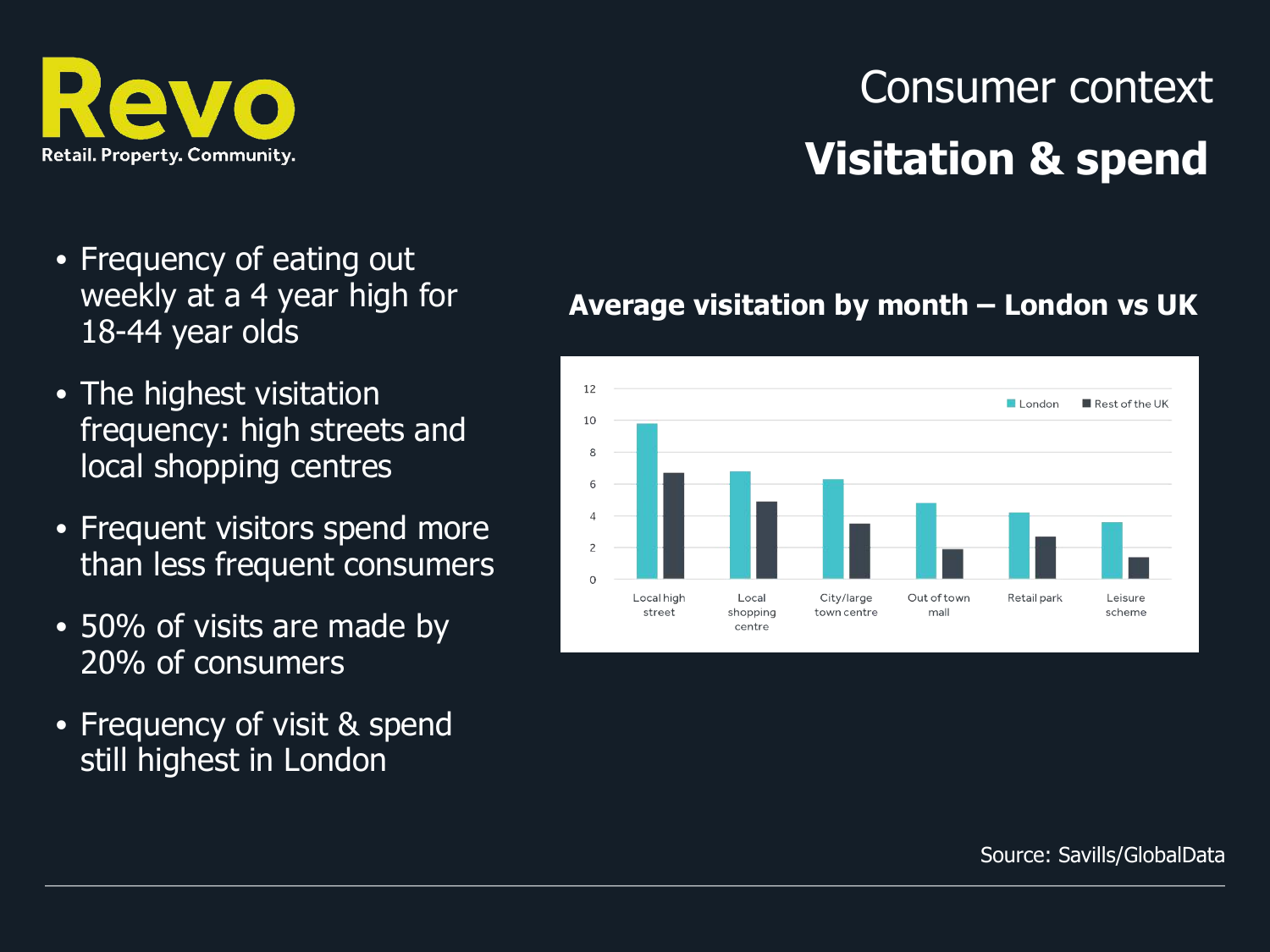

### Consumer context **What do people want?**

- Consumers are increasingly brand agnostic
- The three most universally important things to the consumer that embody every leisure visit are:
- Convenience
- Experience
- Service

#### **Number of brands visited each month**



Source: CGA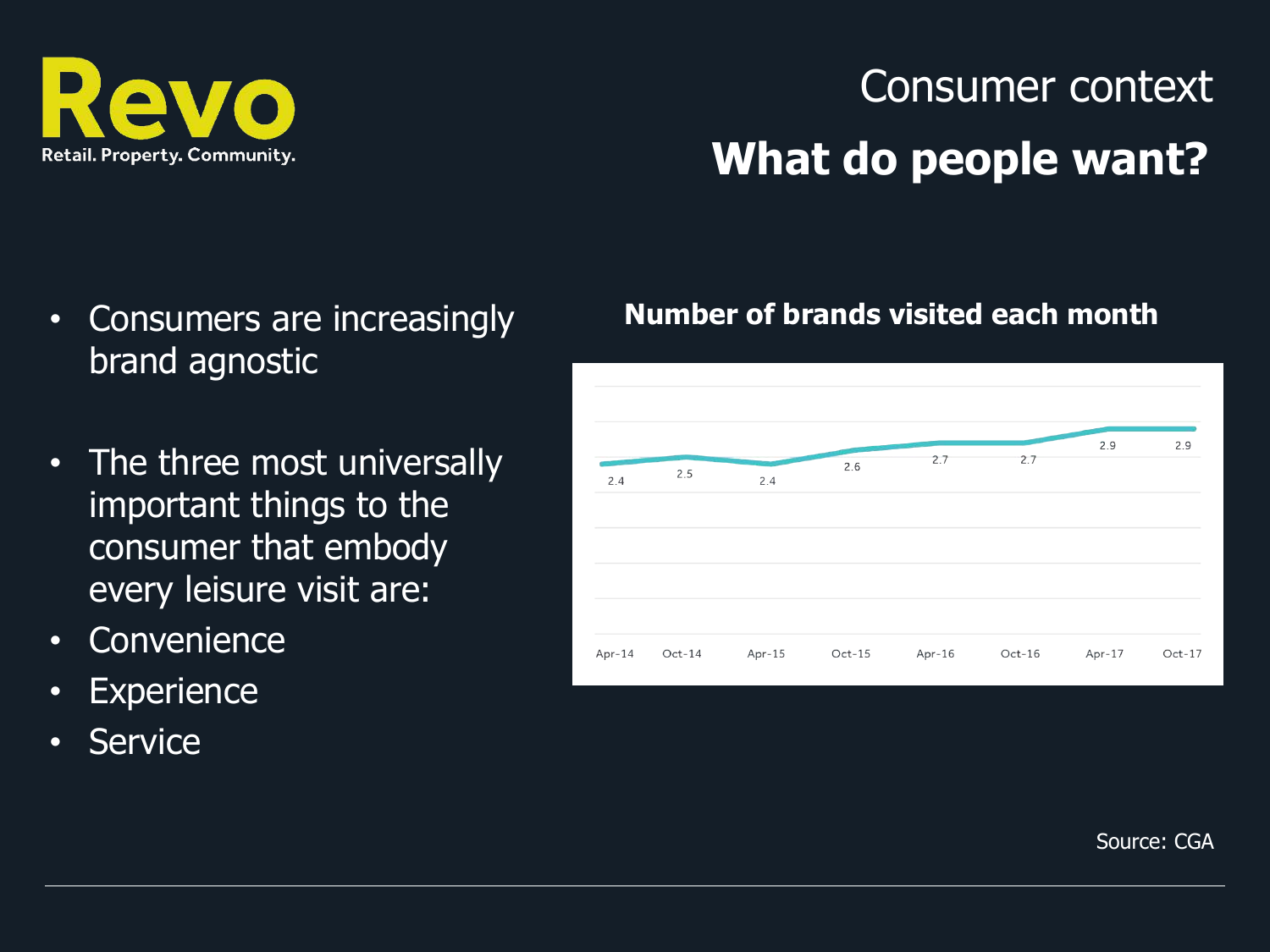

## Role of technology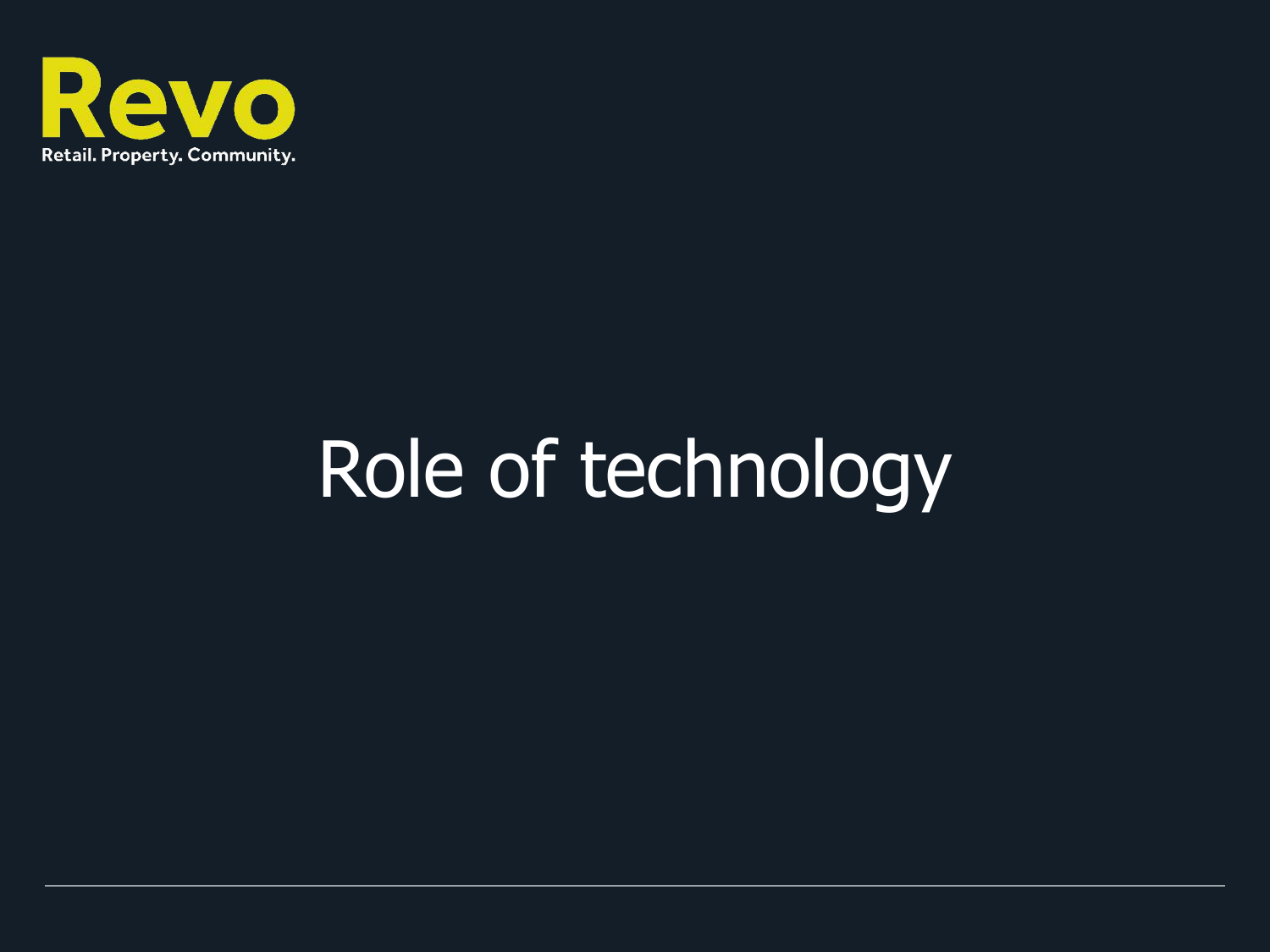

### Role of technology **Consumer Experience**

- Streamlining and simplifying booking & payment
- Social media
- Smartphones have been the key enabler
- Entertainment experiences & VR

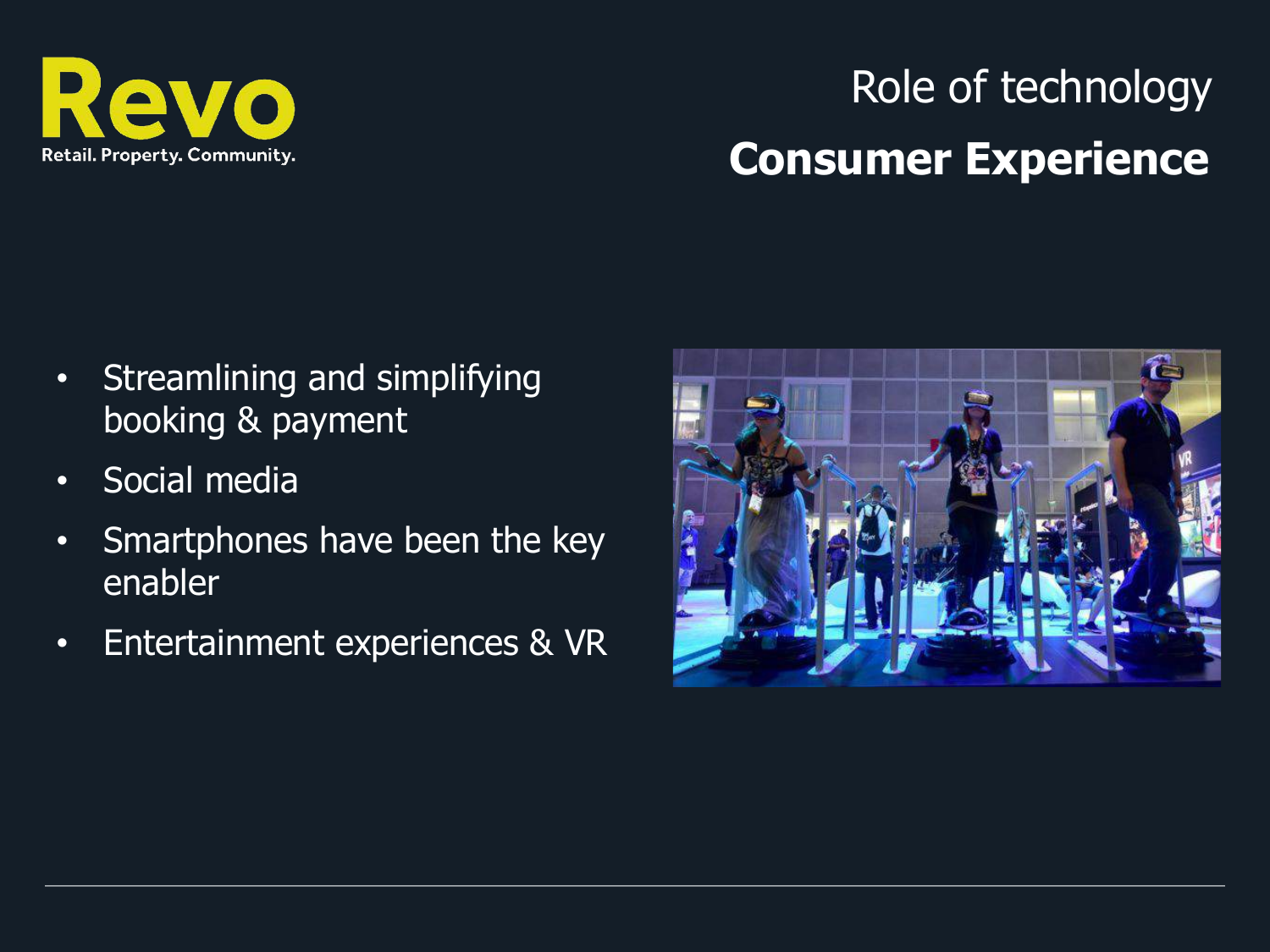

#### Role of technology **Operational benefits**

- Enhanced asset utilisation
- Improved customer satisfaction and experience
- Loyalty& promotions

**Advencements in technology already implemented or planned to be implemented in 2018 by operators**



Source: CGA Business Leaders Survey 2018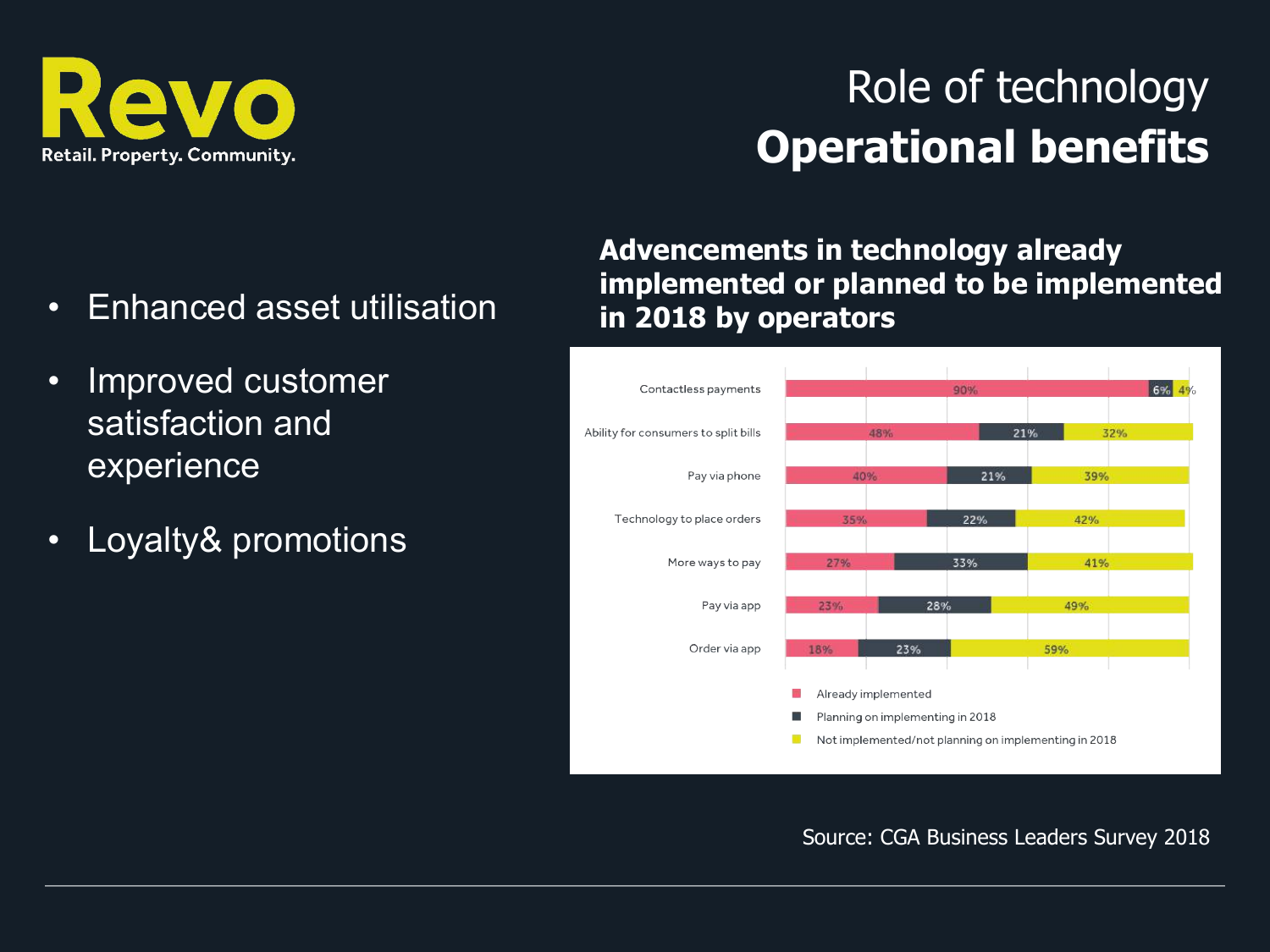

### Role of technology **F&B and delivery**

- A controversial but significant disruptor
- UK delivery market worth £1.6bn
- 54% of UK population have used an app when ordering a takeaway
- There are operational benefits for many…
- …but challenges persist too

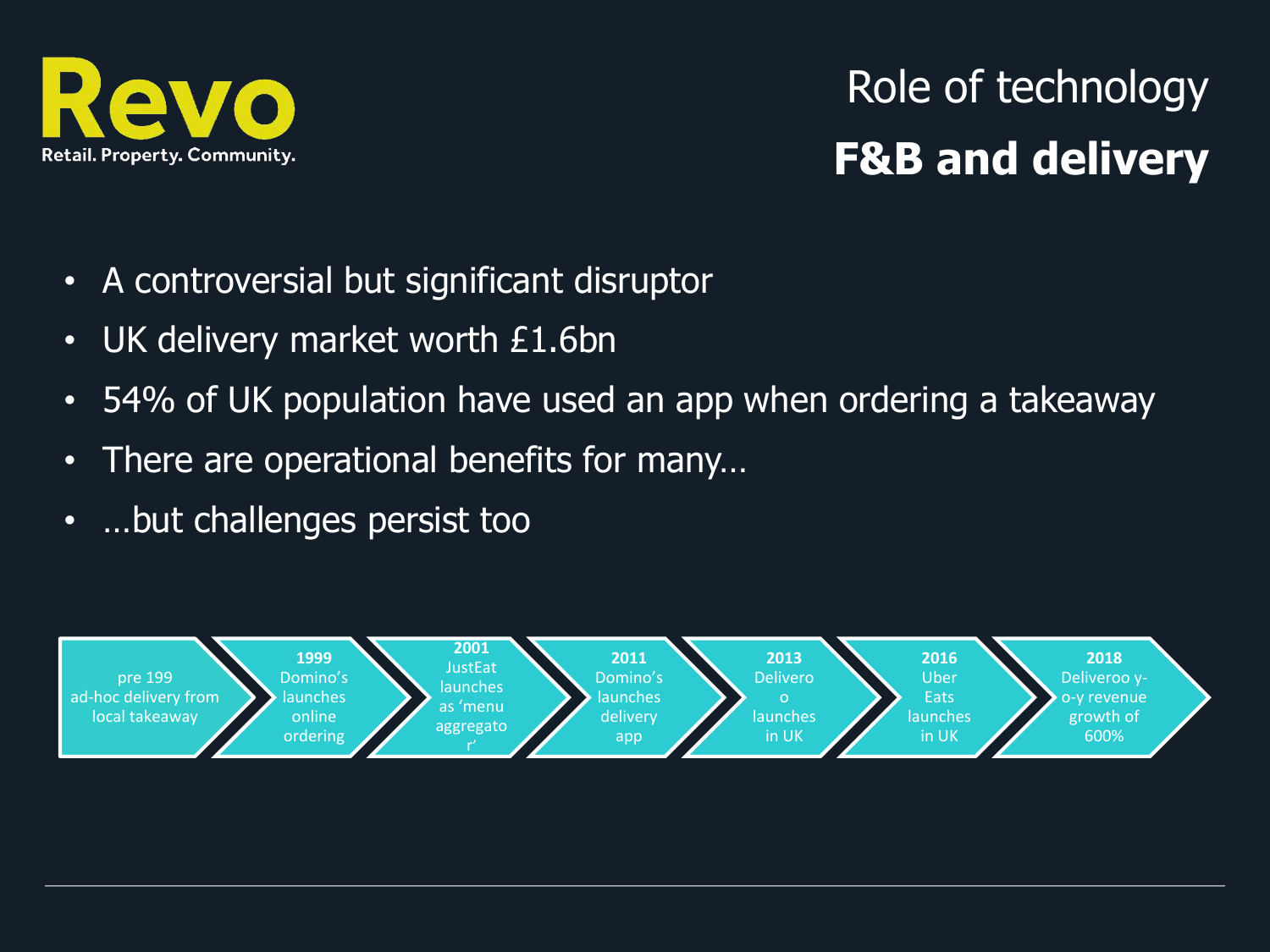

## Property considerations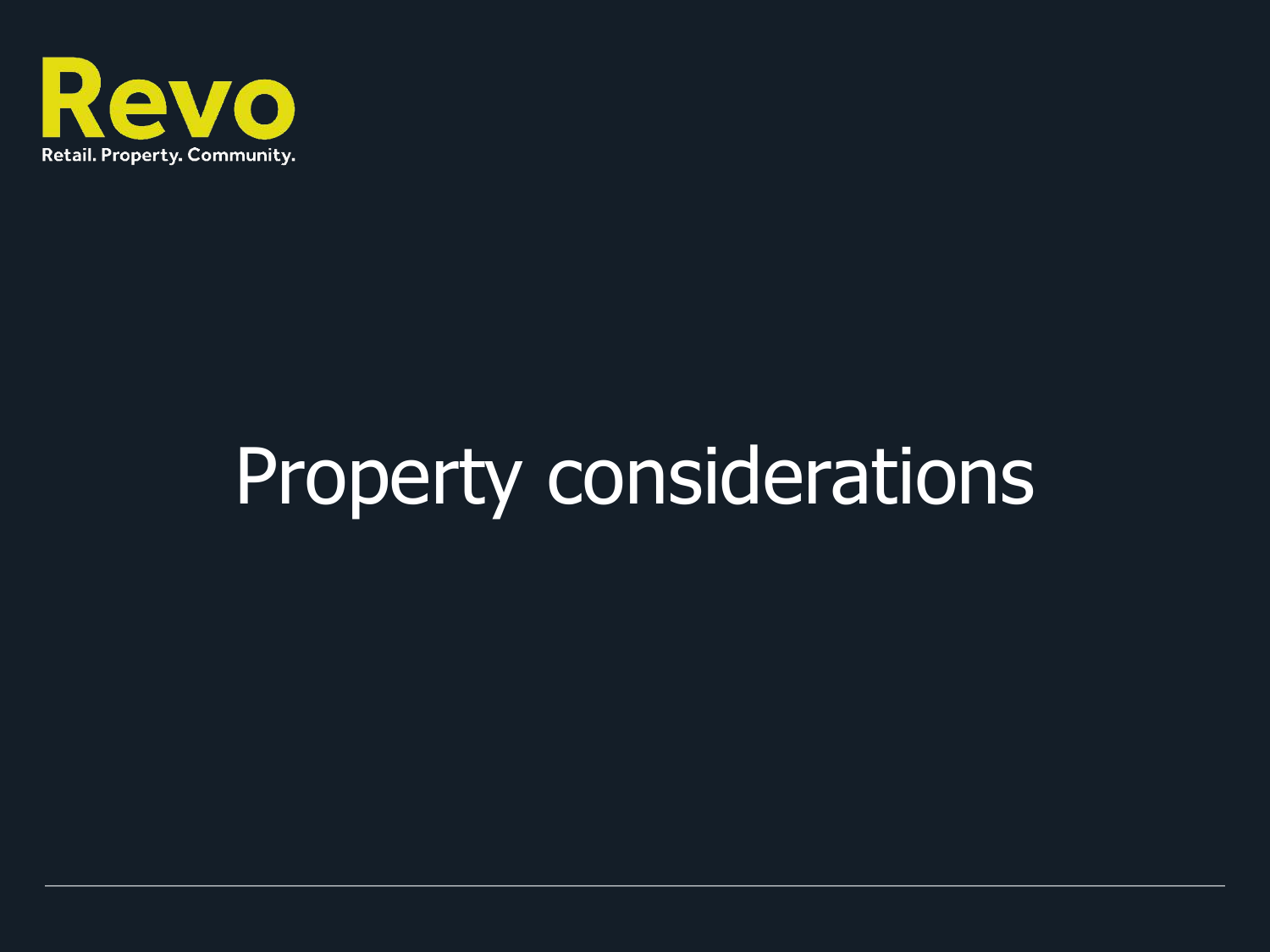

### Property considerations **Space & location**

- Relationship between retail & leisure increasingly symbiotic
- Greater synergies between retail & leisure **Allection** more engaging and memorable consumer experiences  $\rightarrow$  more effective at driving footfall and repeat visitation
- Mixed uses
- Some occupiers seeking less prime space
- Private equity firms good or bad?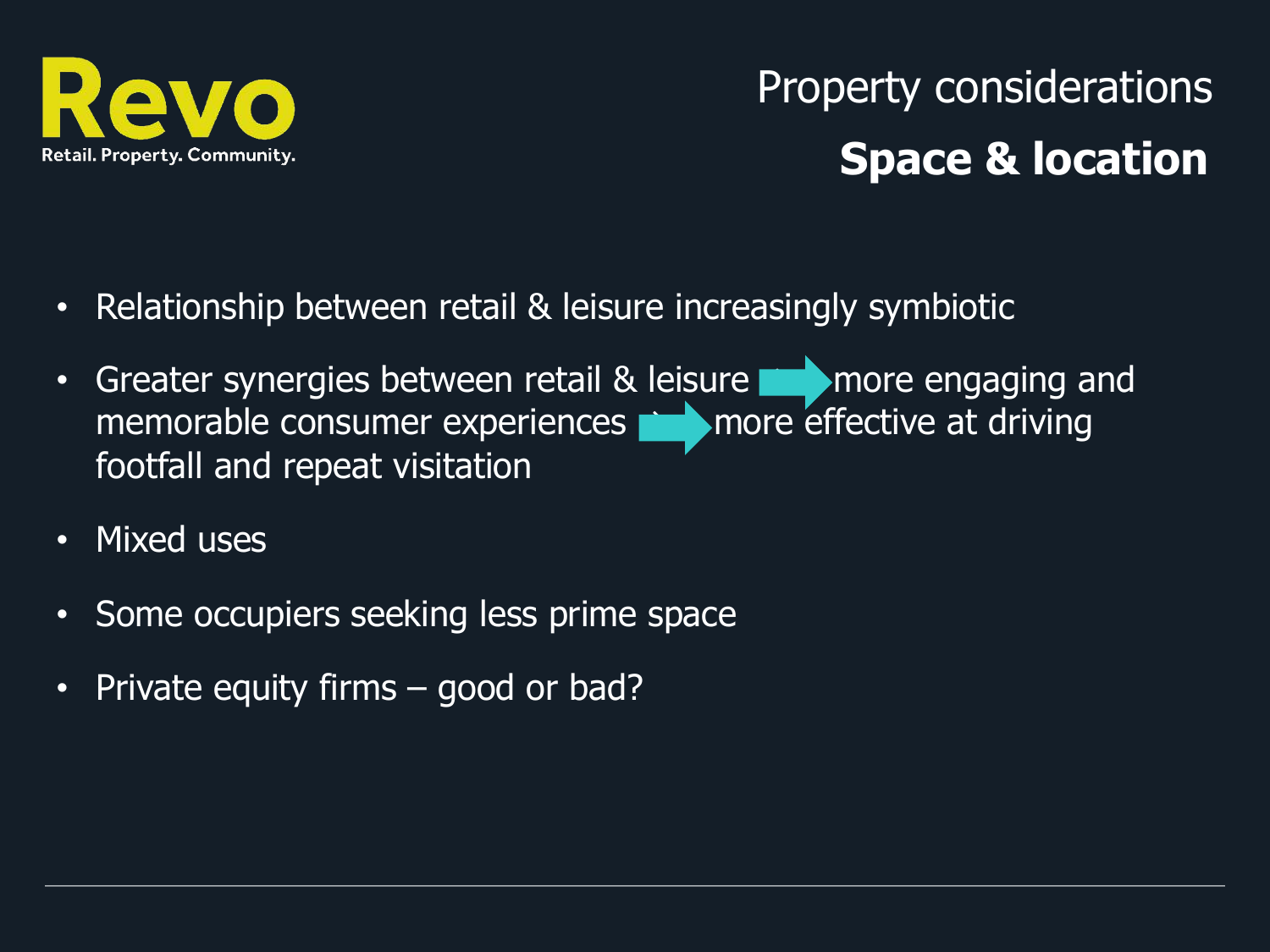

### Property considerations **Lease structures**

- Some leisure occupiers paying unsustainably high rental values
- What adjustments are required to secure a sustainable future?
- Turnover rents embraced by some, shirked by others
- Do shorter lease lengths reduce viability, or create more vitality?
- How do we perceive covenant strength going forwards?
- An increased uptake in independents requires landlords to take a bigger risk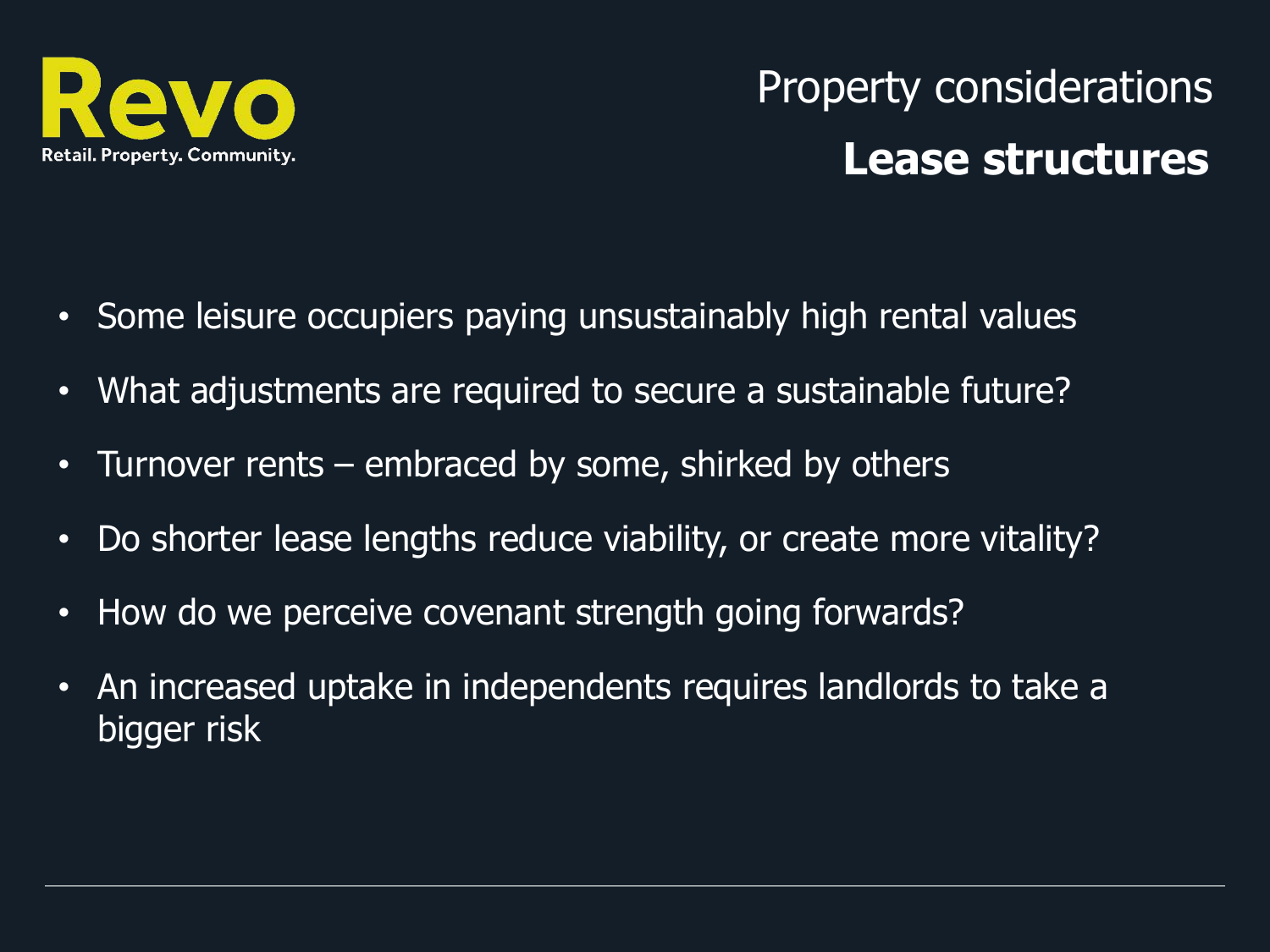

Property considerations **Flexibility of approach**

- Leisure industry is so diverse that there is not one simple solution that fits all
- Right operator, right location, right adjacencies and right lease structure
- Tapping into footfall wherever it comes from
- Importance of independent operators
- Less homogeneous schemes may require landlords to take bigger risk on occupiers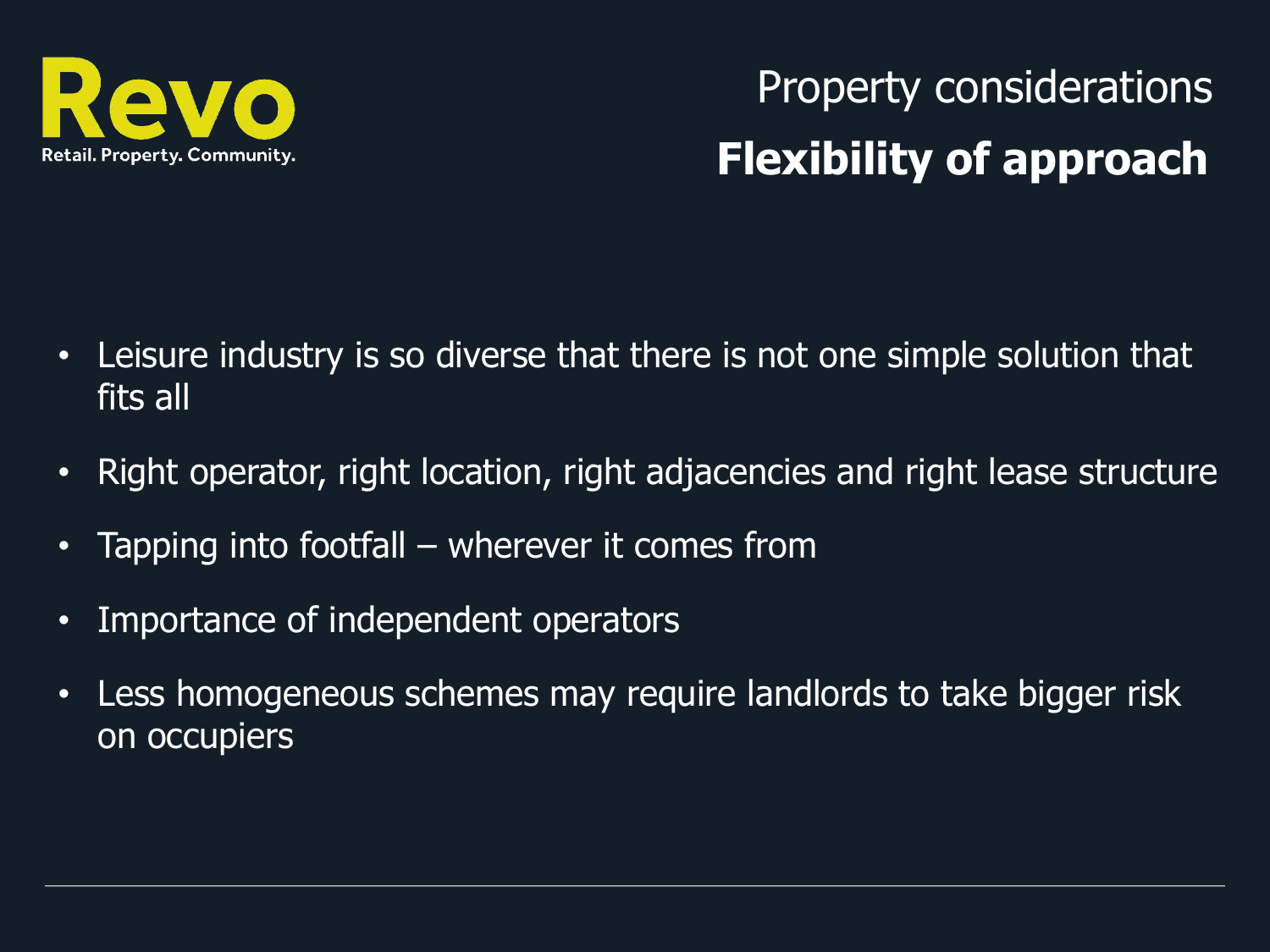

#### **Case studies**

#### 12th Street, Milton Keynes Westgate, Oxford